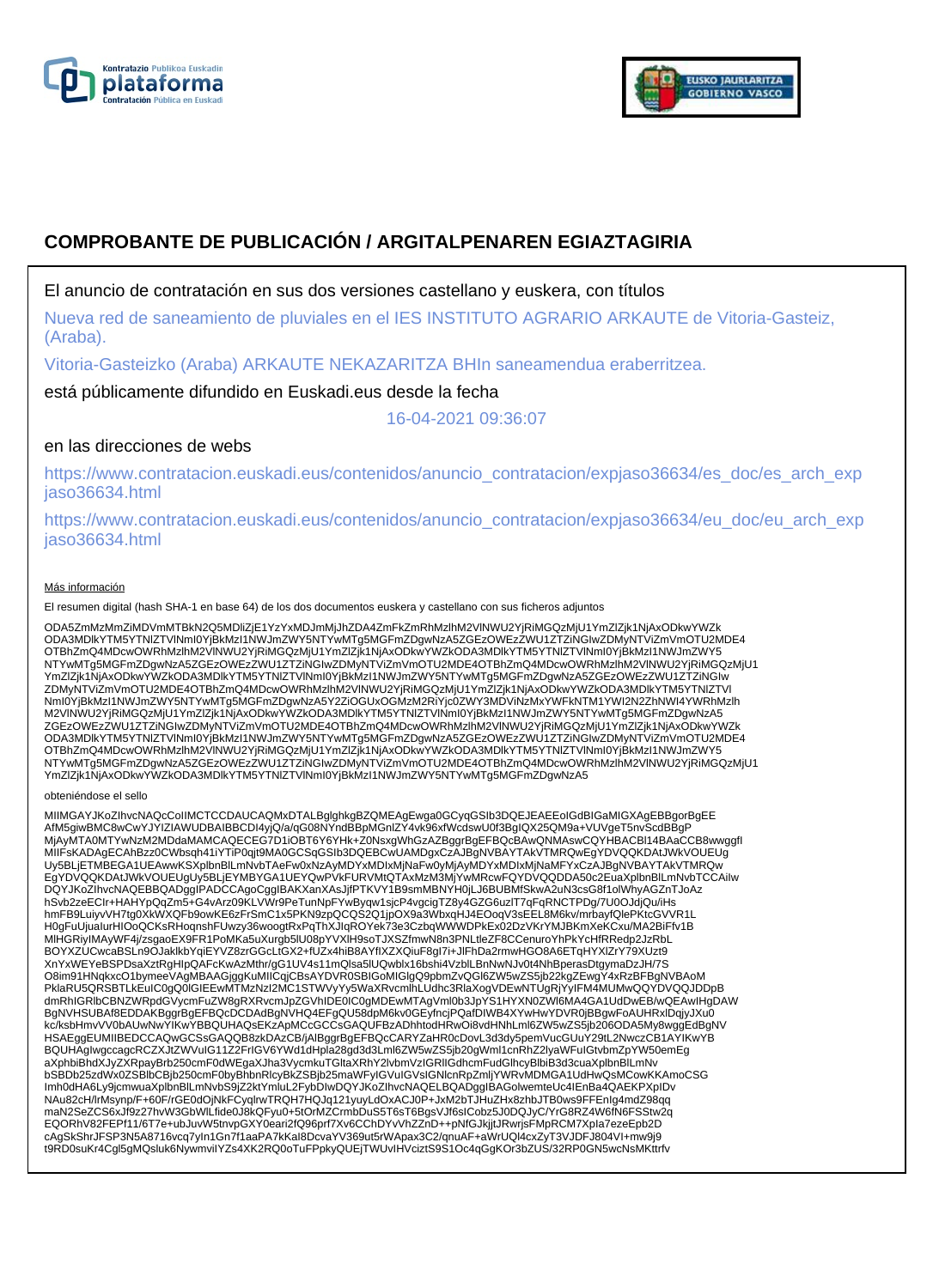



KPfE5dnJNnx0IKQ6WGM5fa+NDi++3fUdJrjp5Ux2z7pstQOcaf0oLppOn7aFy/fu0z+C1eMT/9U24UeXgXXyl5reqDu8aRYIcs8x or incomposition of the Contract Contract Person (CONTROL) in the CONTROL CONTROL CONTROL CONTROL CONTROL CONTR<br>- The Second Contract Contract Contract Contract Contract CONTROL CONTROL CONTROL CONTROL CONTROL CONTROL CONT A1UECgwLSVpFTIBFIFMuQS4xEzARBgNVBAMMCKI6ZW5wZS5jb20CEHPPQJZuyqHjWJhOI/SqO30wCwYJYIZIAWUDBAIBoIH3MBoG CSqGSIb3DQEJAzENBgsqhkiG9w0BCRABBDAcBgkqhkiG9w0BCQUxDxcNMjEwNDE2MDczNjA3WjAvBgkqhkiG9w0BCQQxlgQgNpsC EmYVJANHGNXEiynQayFBYpyy/+ugbXG604weoEgwgYkGCyqGSlb3DQEJEAIvMXoweDB2MHQEIM13CjuIAFusP27ynn+kx76h70G+<br>UhJTVtoN0Y8EXJIZMFAwPKQ6MDgxCzAJBgNVBAYTAkVTMRQwEgYDVQQKDAtJWkVOUEUgUy5BLjETMBEGA1UEAwwKSXplbnBlLmNv bQIQc89Alm7KoeNYmE4j9Ko7fTANBgkqhkiG9w0BAQEFAASCAgCWtKbnRPOO5xY0tU977ElxINh3GR1DKBjRswXC6sed4IJ3gsjp HgIKRSkh2aK+XS8mrAxiyTyNUskhtQIjSwtPykKi/MVGg+TY8nmlHmcvgZs6DBLXssuTYxaNGaSzX1wQd1uRZQ8gpwRZ9qDkPVwS ryjn Kosniczny Arabii Powstawie w przez przez przez przez podstawie w zapierne w podstawie w występu w występu<br>ChMKGeRX6WoSaziosWysiBTTGhQRHZxC7VDHqbYybiZDtcQqXH8iNbD8Fc+GOtICPmCJRiHyAQ8R24fyLy5Hf+aLApKMRQ0VdL6<br>T85Fr2DB8Hq CPS3wlq+tgOPdcnjUbG/NX4CUpq//6rofkwwS5SDFjjGa7F8wwmRDyHrvmfe7mo7ceHDBTmfXbgNgx6rdWZJb0Z+CWmK0zGLOEEN Ib2/wREz8MJ0obAmXSBmv5YQnzQkGPDpPeR0IE0BNdJfWSFoUJmtuCxmK2MYu7mprX4A7hLFZb2lg7FYTFM5jM9h9PPMI3C/VWRq 3n3hLge2r1OVFc+uuWK/VZJF13n+DTYzMCXS2gdJamyoimpYnHaB3BC63uMdgMpUOkkYatpwReyFGpol5exY+iOdo4l0F7gAm94M FEIa9IuKITFCoQPzQx+gSCFSEimIEJuZkg==

### Kontratuaren iragarkia, gaztelaniaz eta eskaraz, izenburuekin

Nueva red de saneamiento de pluviales en el IES INSTITUTO AGRARIO ARKAUTE de Vitoria-Gasteiz. (Araba).

Vitoria-Gasteizko (Araba) ARKAUTE NEKAZARITZA BHIn saneamendua eraberritzea.

Euskadi.eus webgunean argitaratzen da data honetatik

2021-04-16 09:36:07

## web hauen helbideetan

https://www.contratacion.euskadi.eus/contenidos/anuncio\_contratacion/expjaso36634/es\_doc/es\_arch\_exp iaso36634.html

https://www.contratacion.euskadi.eus/contenidos/anuncio contratacion/expjaso36634/eu doc/eu arch exp jaso36634.html

#### Informazio gehiago

Bi dokumentuen (euskara eta gaztelania) laburpen digitala (hash SHA-1, 64 oinarriarekin), erantsitako fitxategiekin

ODA5ZmMzMmZiMDVmMTBkN2Q5MDliZjE1YzYxMDJmMjJhZDA4ZmFkZmRhMzlhM2VlNWU2YjRiMGQzMjU1YmZlZjk1NjAxODkwYWZk ODA3MDlkYTM5YTNIZTVINmI0YjBkMzI1NWJmZWY5NTYwMTg5MGFmZDgwNzA5ZGEzOWEzZWU1ZTZiNGIwZDMyNTViZmVmOTU2MDE4 OTBhZmQ4MDcwOWRhMzIhM2VINWU2YjRiMGQzMjU1YmZlZjk1NjAxODkwYWZkODA3MDlkYTM5YTNlZTVINml0YjBkMzl1NWJmZWY5 NTYwMTg5MGFmZDgwNzA5ZGEzOWEzZWU1ZTZINGIwZDMyNTViZmVmOTU2MDE4OTBhZmQ4MDcwOWRhMzInM2VINWU2YjRiMGQzMjU1 YmZlZjk1NjAxODkwYWZkODA3MDlkYTM5YTNIZTVINmI0YjBkMzI1NWJmZWY5NTYwMTg5MGFmZDgwNzA5ZGEzOWEzZWU1ZTZiNGIw ZDMyNTViZmVmOTU2MDE4OTBhZmQ4MDcwOWRhMzlhM2VlNWU2YjRiMGQzMjU1YmZlZjk1NjAxODkwYWZkODA3MDlkYTM5YTNlZTVI Nml0YjBkMzI1NWJmZWY5NTYwMTg5MGFmZDgwNzA5Y2ZiOGUxOGMzM2RiYjc0ZWY3MDViNzMxYWFkNTM1YWI2N2ZhNWI4YWRhMzlh M2VINWU2YjRiMGQzMjU1YmZlZjk1NjAxODkwYWZkODA3MDlkYTM5YTNIZTVINml0YjBkMzl1NWJmZWY5NTYwMTg5MGFmZDgwNzA5 OTBhZmQ4MDcwOWRhMzIhM2VINWU2YjRiMGQzMjU1YmZlZjk1NjAxODkwYWZkODA3MDlkYTM5YTNlZTVINml0YjBkMzl1NWJmZWY5 NTYwMTg5MGFmZDgwNzA5ZGEzOWEzZWU1ZTZINGIwZDMyNTViZmVmOTU2MDE4OTBhZmQ4MDcwOWRhMzInM2VINWU2YjRiMGQzMjU1 YmZlZjk1NjAxODkwYWZkODA3MDlkYTM5YTNlZTVlNml0YjBkMzl1NWJmZWY5NTYwMTg5MGFmZDgwNzA5

denboran digitalki zigilatu zuena

zigilua lortzen

MIIMGAYJKoZIhvcNAQcCoIIMCTCCDAUCAQMxDTALBglghkgBZQMEAgEwga0GCyqGSIb3DQEJEAEEoIGdBIGaMIGXAgEBBgorBgEE AfM5giwBMC8wCwYJYIZIAWUDBAIBBCDI4yjQ/a/qG08NYndBBpMGnIZY4vk96xfWcdswU0f3BgIQX25QM9a+VUVgeT5nvScdBBgP المستخدمة المستخدمة المستخدمة المستخدمة المستخدمة المستخدمة المستخدمة المستخدمة المستخدمة المستخدمة المستخدمة<br>MiAyMTAOMTYwNzM2MDdaMAMCAQECEG7D1iOBT6Y6YHk+Z0NsxgWhGzAZBggrBgEFBQcBAwQNMAswCQYHBACBI14BAaCCB8wwggfl<br>USBLiETMBE EqYDVQQKDAtJWkVQUEUqUy5BLIEYMBYGA1UEYQwPVkFURVMtQTAxMzM3MjYwMRcwFQYDVQQDDA50c2EuaXplbnBlLmNvbTCCAilw DQYJKoZIhvcNAQEBBQADggIPADCCAgoCggIBAKXanXAsJjfPTKVY1B9smMBNYH0jLJ6BUBMfSkwA2uN3csG8f1olWhyAGZnTJoAz hSvb2zeECIr+HAHYpQqZm5+G4vArz09KLVWr9PeTunNpFYwByqw1sjcP4vgcigTZ8y4GZG6uzlT7qFqRNCTPDg/7U0OJdjQu/iHs